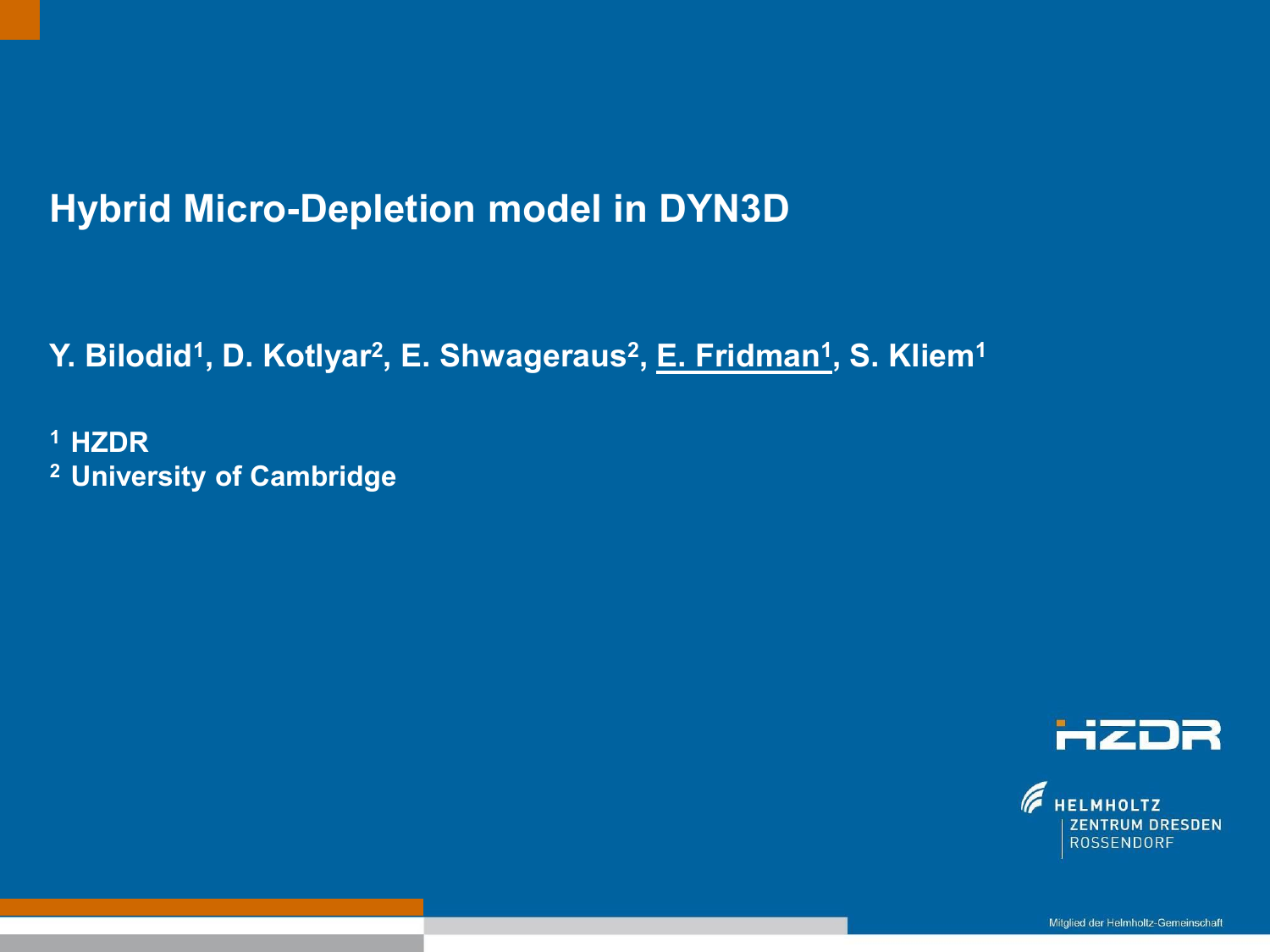# **Content**

- **Reactor dynamic code DYN3D**
- **Spectral history effects**
- **Pu-correction method**
- **Micro-depletion method**
- **Hybrid micro-depletion**
- **Verification**
- **Conclusions**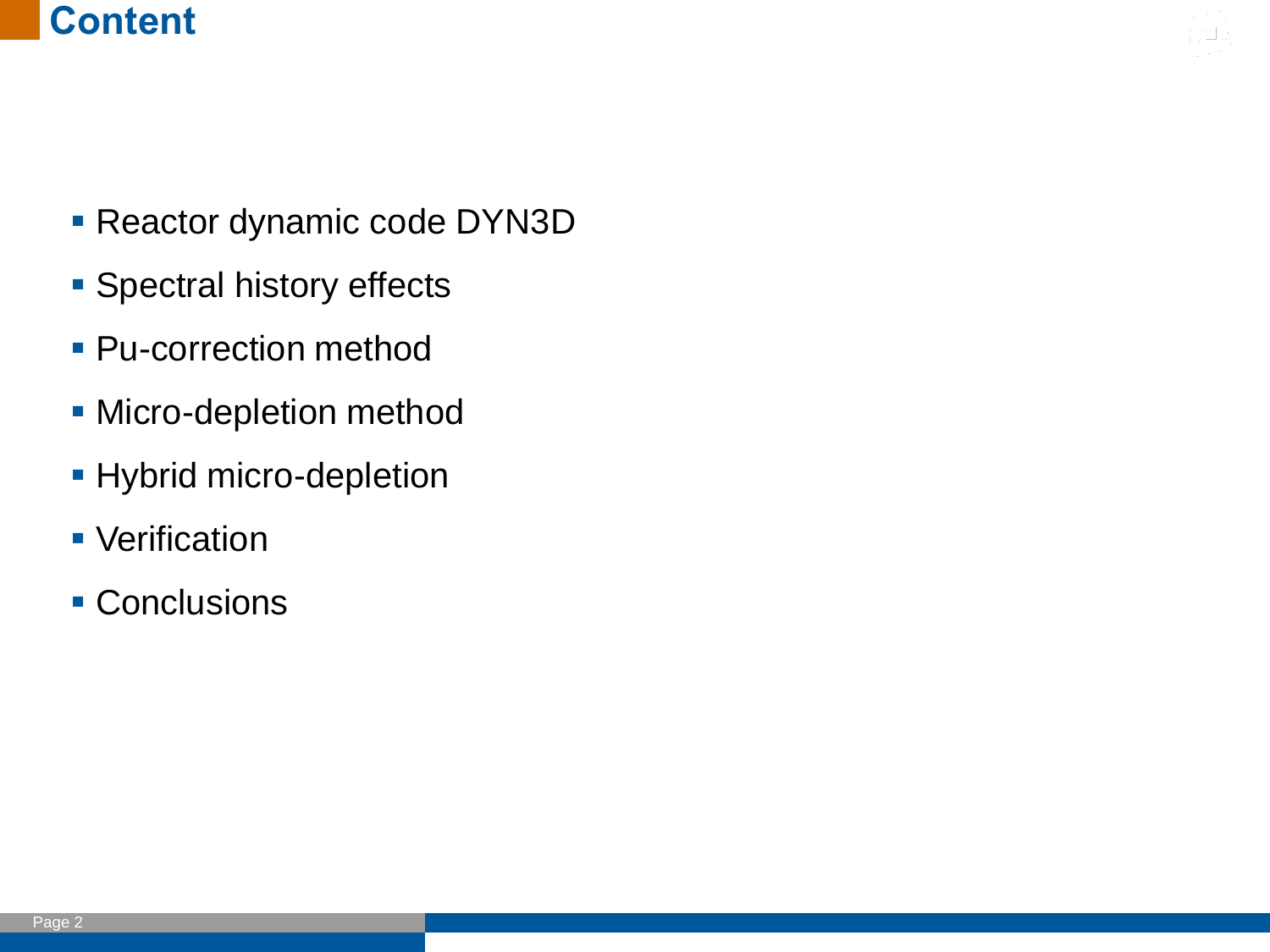# **Reactor dynamic code DYN3D**

- **-3D multi-group diffusion or SP<sub>3</sub>, NEM**
- **1D two-phase flow in parallel channels**
- **Steady-state and burnup analyses**
- **Transient analyses** 
	- − startup, SCRAM, RIA, Xe dynamics, burnup
- **Coupling with:** 
	- − system codes
	- − sub-channel TH
	- − CFD
	- − fuel performance
- LWR + HTGR and SFR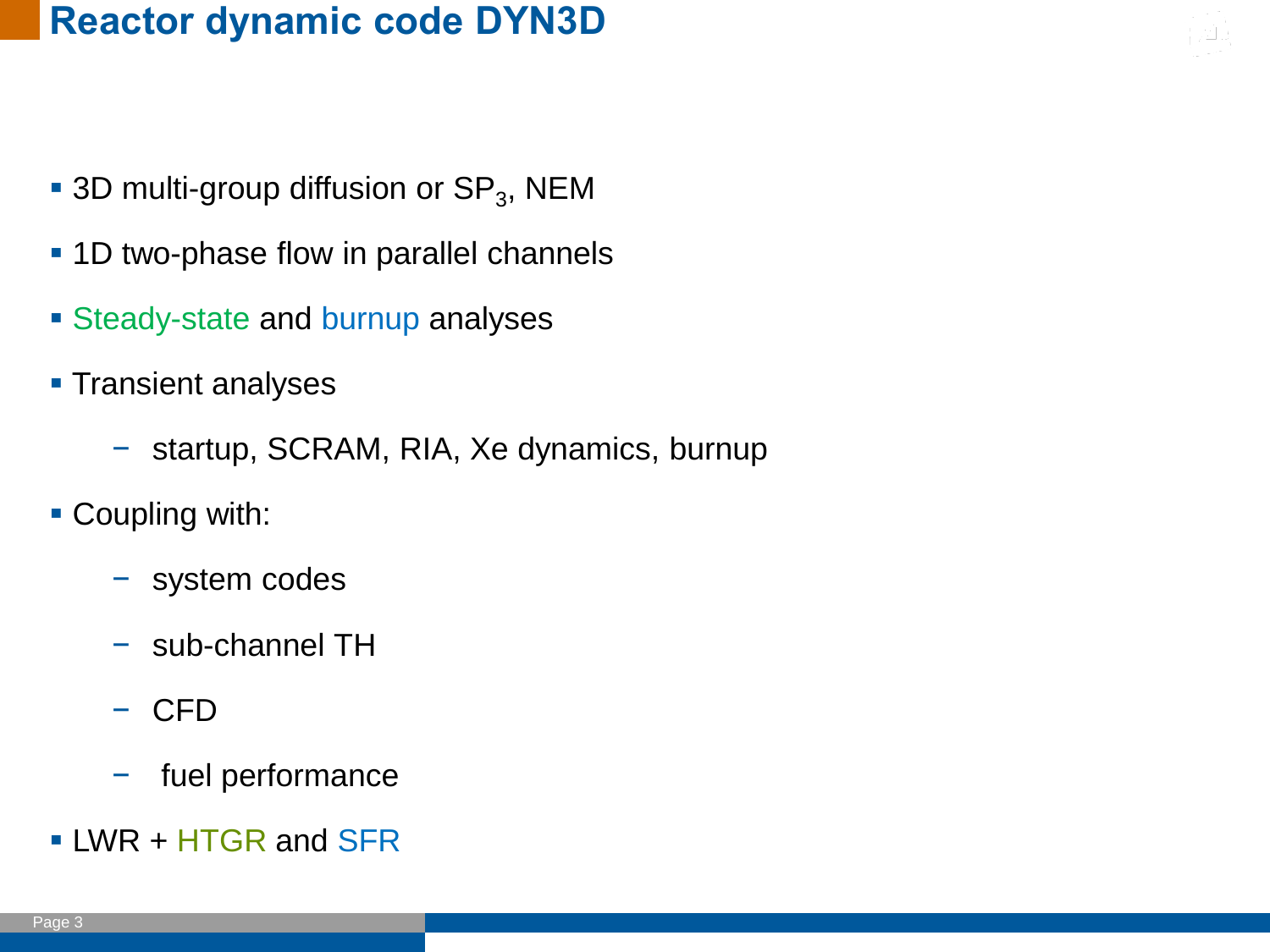# **Spectral history effect**

- **Homogenized cross sections (XS) are generated** in single assembly (SA) by lattice codes
- **Core-averaged conditions are used for SA** depletion
- **Depletion conditions for each node differ from SA**
- **That leads to differences in** 
	- nuclide content
	- XS
- Nodal XS should be corrected

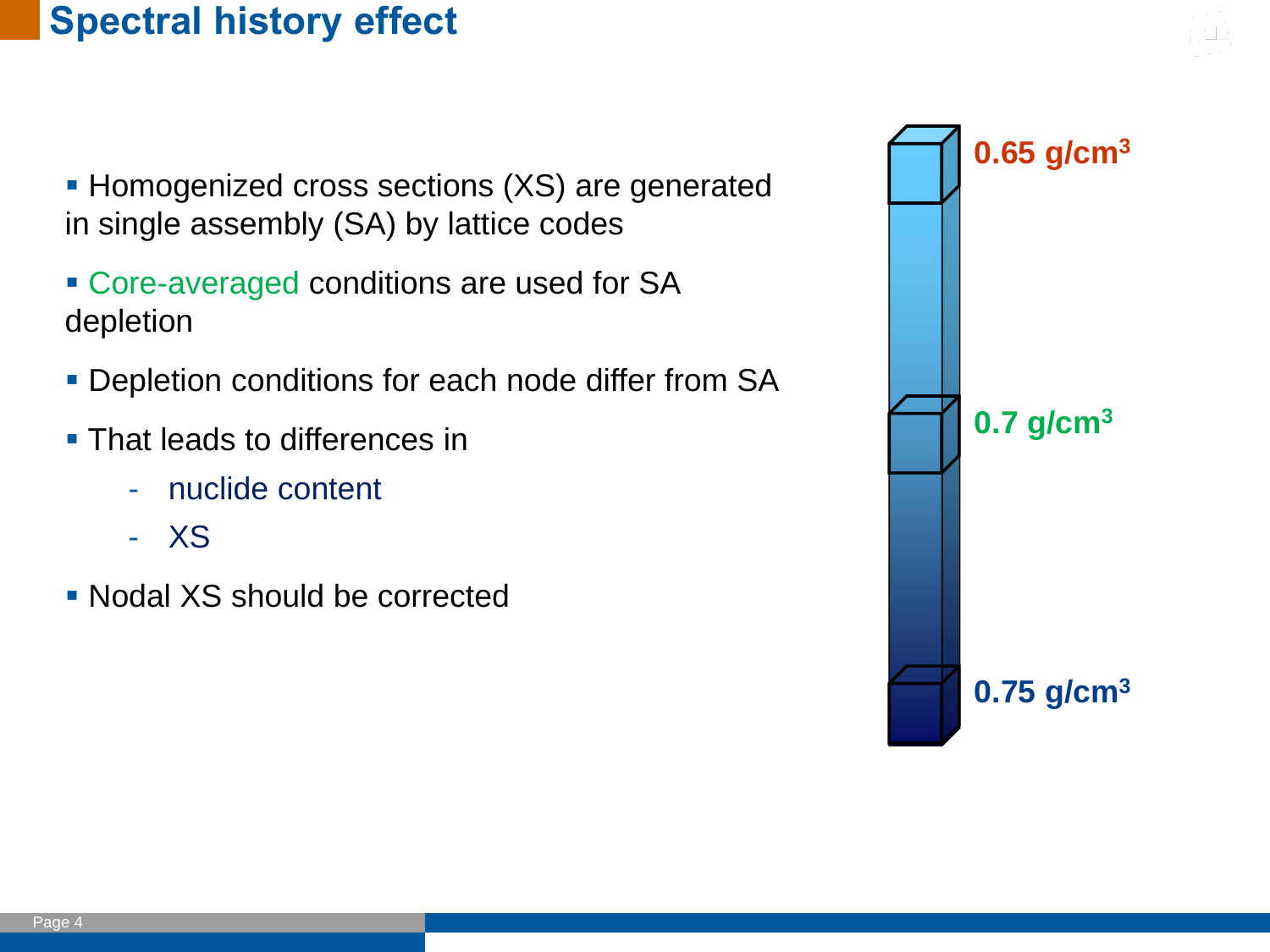#### **Pu-history correction**

$$
\Sigma = \Sigma^{SA} \cdot \left[ 1 + k \left( \sqrt{\frac{N_{Pu}^{actual}}{N_{Pu}^{SA}} - 1} \right) \right]
$$

*ΣSA* – diffusion parameter (XS), calculated by lattice code;  $N_{Pu}$ *SA* - concentration of Pu239 in the nominal depletion; *k* – proportionality coefficient, defined for each XS type; *NPu actual* – actual local concentration of Pu239.

$$
k = \frac{\delta \sum p_{\text{u}}}{\delta P u} = \frac{\sum^{off} - \sum^{nom}}{\sum^{nom}} \cdot \frac{\sqrt{N_{\text{pu}}^{\text{nom}}}}{\sqrt{N_{\text{pu}}^{\text{off}} - \sqrt{N_{\text{pu}}^{\text{nom}}}}}
$$

\* Bilodid, I., Mittag, S., 2010. Use of the local Pu-239 concentration as an indicator of burnup spectral history in DYN3D. Ann. Nucl. Energy 37, 1208–1213.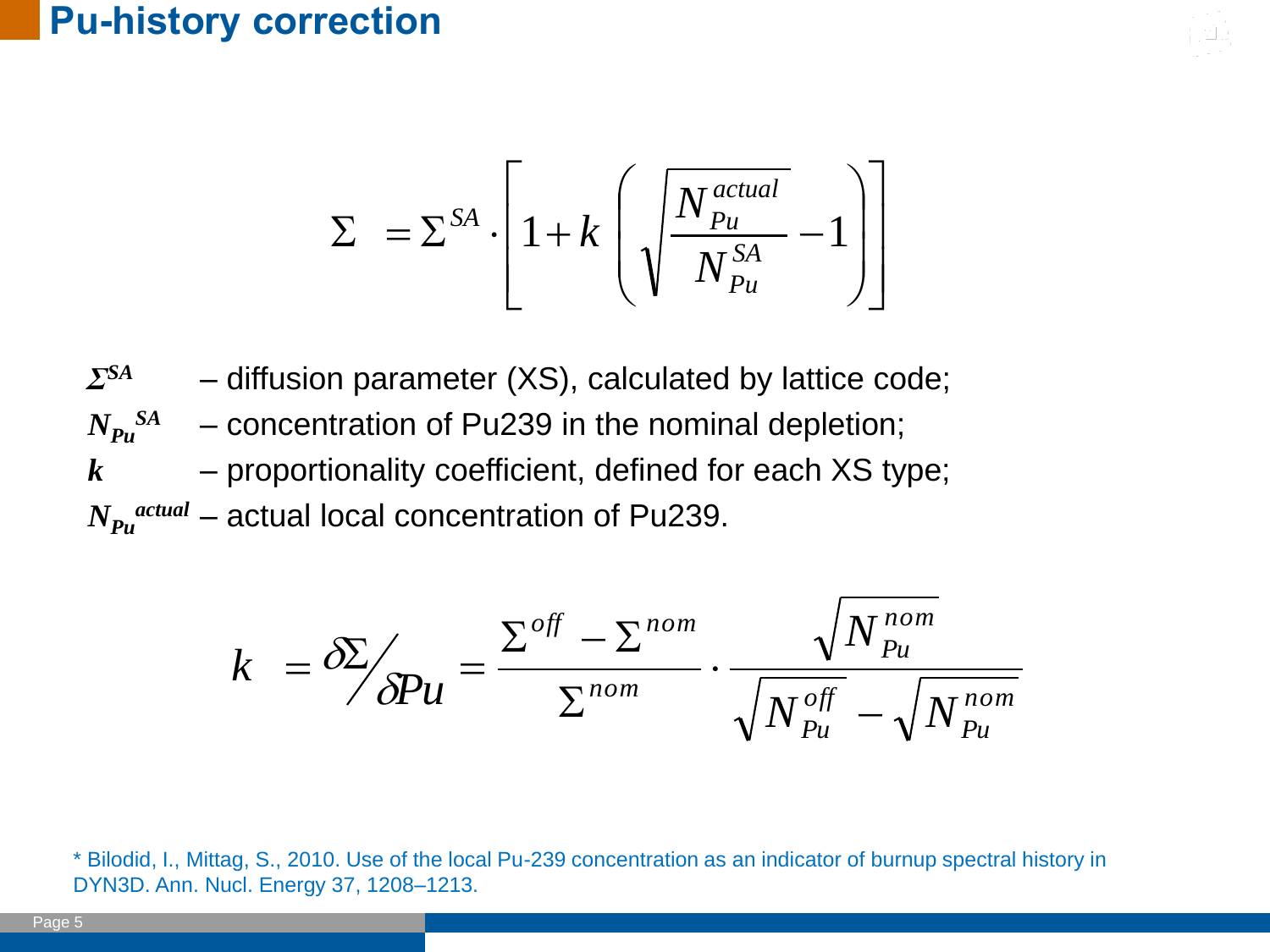#### **Pu-history correction**

$$
\Sigma = \Sigma^{SA} \cdot \left[ 1 + k \left( \sqrt{\frac{\sum_{i=1}^{s} a_{i}^{actual}}{N_{Pu}^{S}} - 1} \right) \right]
$$

Pre-calculated

by Serpent

↓

XS-library

*ΣSA* – diffusion parameter (XS), calculated by lattice code;  $N_{Pu}$ *SA*  $-$  concentration of Pu239 in the nominal depletion; *k* – proportionality coefficient, defined for each XS type *NPu actual* – actual local concentration of Pu239.

$$
k = \frac{\delta \sum p_{\text{u}}}{\delta P u} = \frac{\sum^{off} - \sum^{nom}}{\sum^{nom}} \cdot \frac{\sqrt{N_{\text{pu}}^{\text{nom}}}}{\sqrt{N_{\text{pu}}^{\text{off}} - \sqrt{N_{\text{pu}}^{\text{nom}}}}}
$$

\* Bilodid, I., Mittag, S., 2010. Use of the local Pu-239 concentration as an indicator of burnup spectral history in DYN3D. Ann. Nucl. Energy 37, 1208–1213.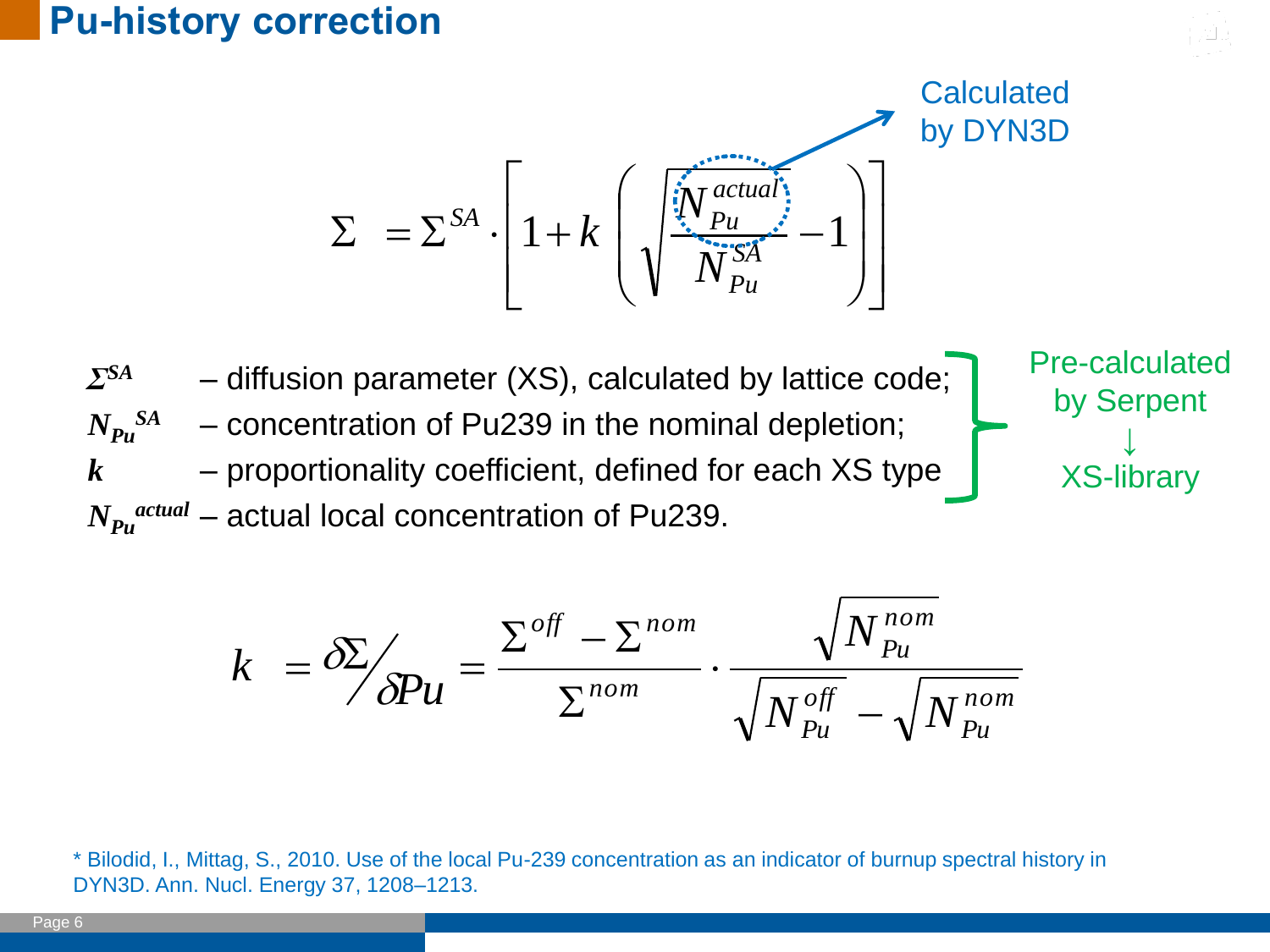#### **Method idea**



*δ√<sup>9</sup>Pu = (√<sup>9</sup>Pu - √ <sup>9</sup>Punom) / √ <sup>9</sup>Punom* The linear proportionality between deviation of XS and deviation of  $\sqrt{9}$ Pu concentration can be assumed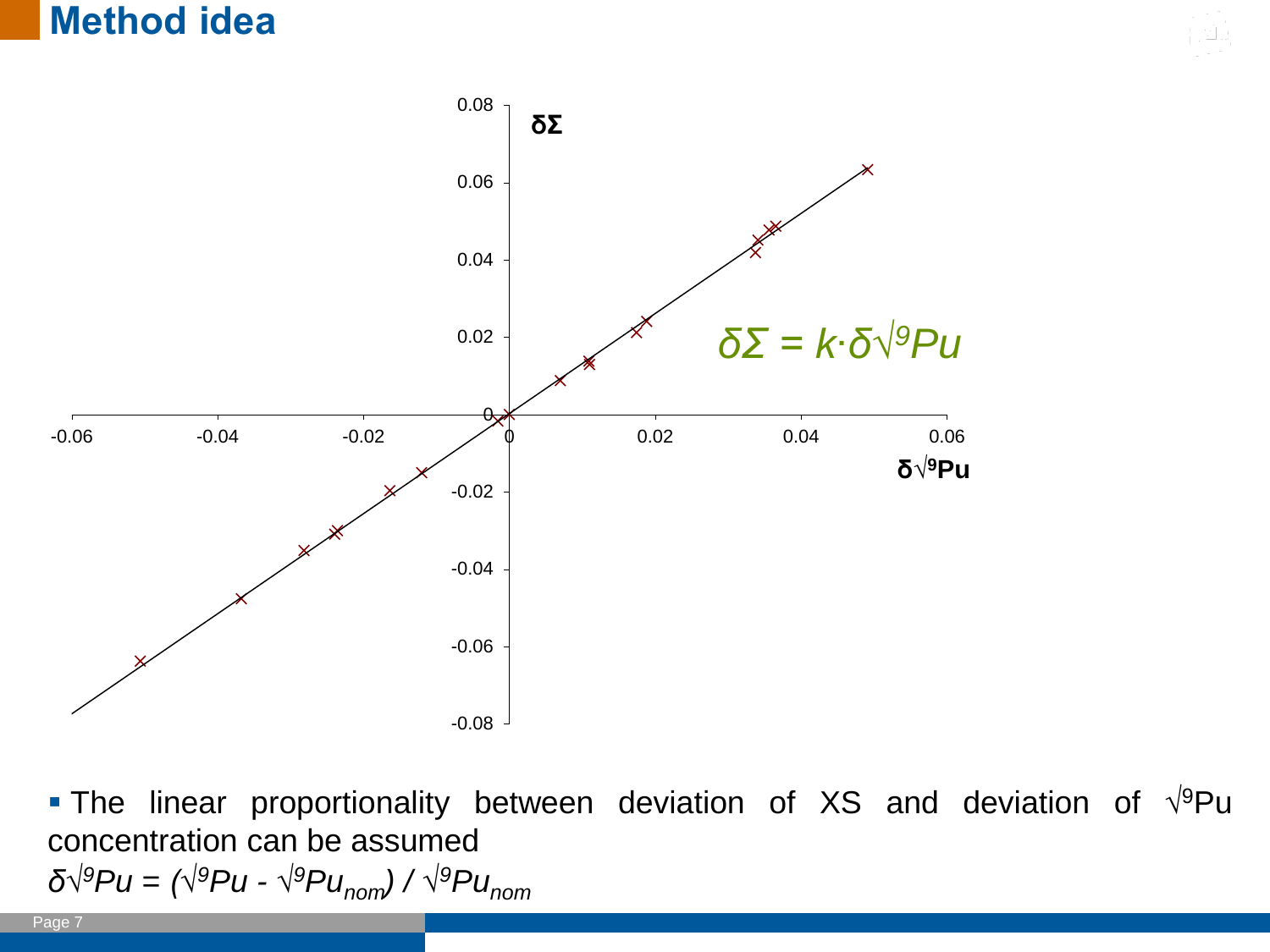## **Pu-history correction**

$$
\Sigma = \Sigma^{SA} \cdot \left[ 1 + k \left( \sqrt{\frac{N_{Pu}^{actual}}{N_{Pu}^{SA}} - 1} \right) \right]
$$

- **Different history effects:** 
	- moderator density
	- fuel temperature
	- boron acid concentration
- Different fuel types:
	- WWER, PWR and BWR
	- UOX and MOX
	- Gd burnable absorber
- **Fails to reproduce outage and power variation**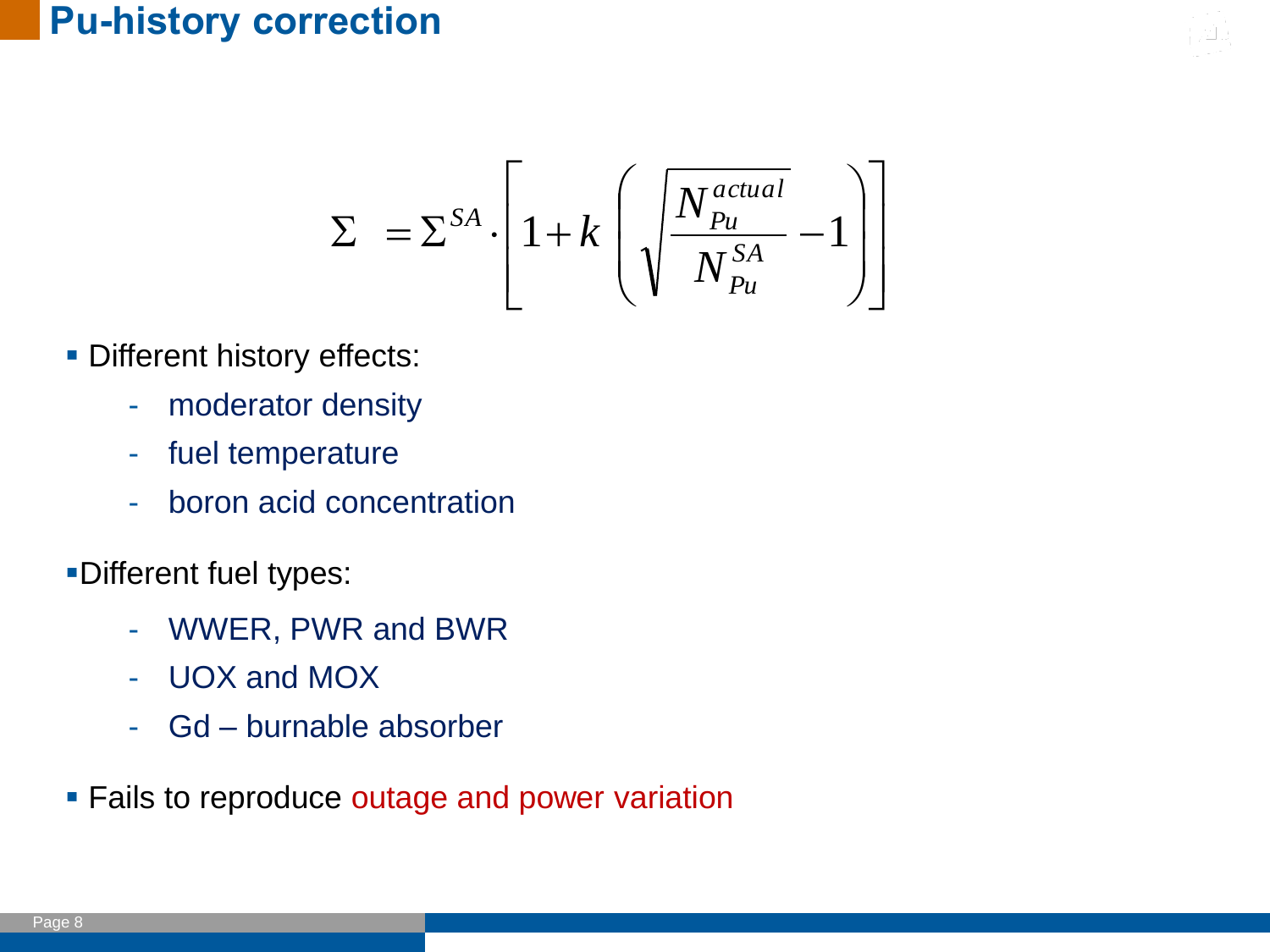#### **Test model**

- BWR fuel pin:
	- 2D with reflective boundaries
- **Nominal conditions for SA depletion:** 
	- water density 400 kg/m<sup>3</sup>
	- fuel temperature 900 K
- **Serpent 2 with JEFF-3.1 is used for** 
	- reference solution
	- macro- and micro-XS for DYN3D

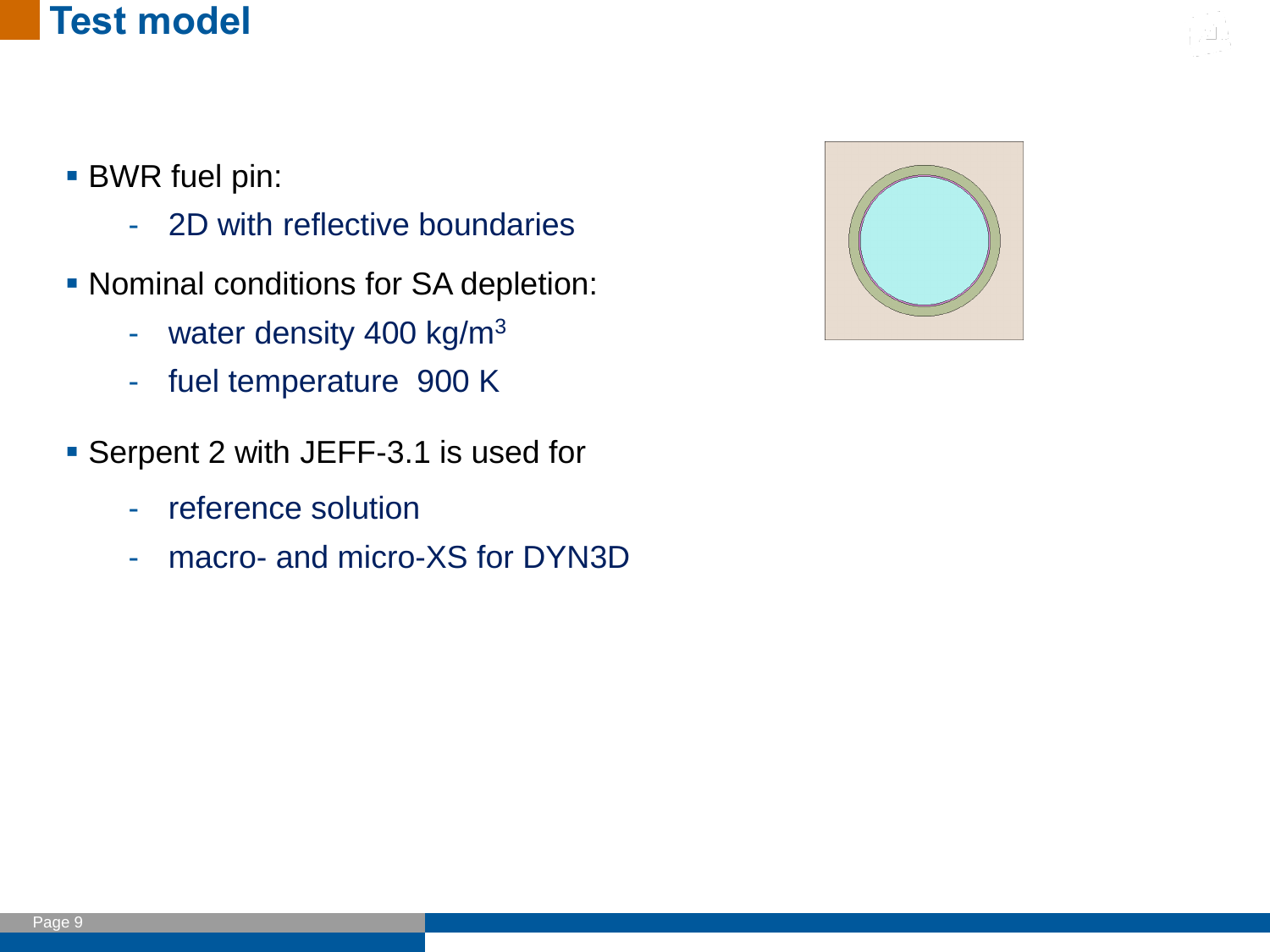## **4-years outage simulation**



burnup until 30 MWd/kgHM; 4 years outage; burnup up to 50 MWd/kgHM

- **Shutdown cooling reactivity (except Xe and Sm)** 
	- $-$  Pu241  $\rightarrow$  Am241
	- $-$  Eu155  $\rightarrow$  Gd155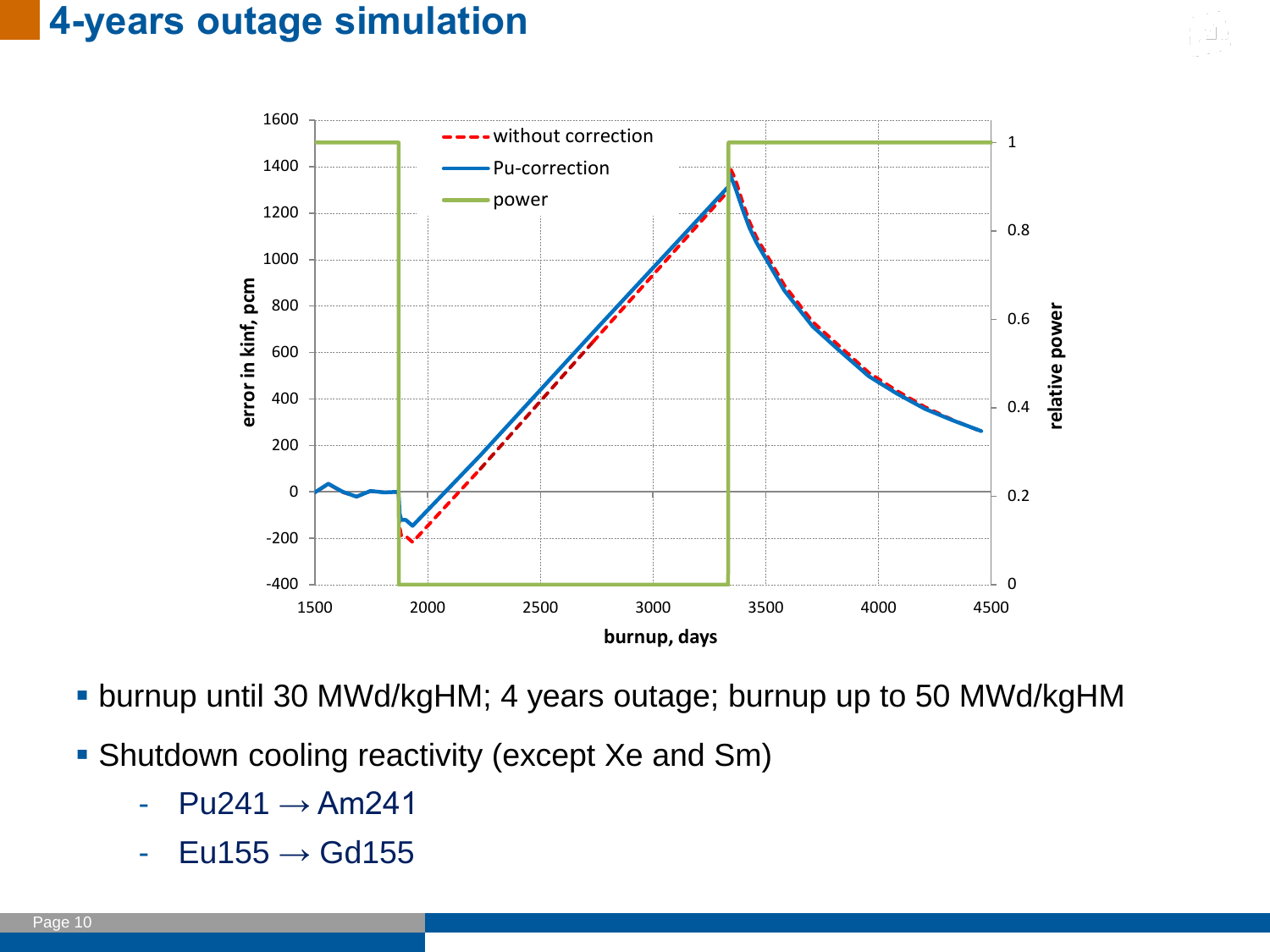# **Micro-depletion method**

$$
\Sigma = \Sigma^{SA} + \sum_{i}^{L} \sigma_i (N_i^{actual} - N_i^{SA})
$$

| $\sum SA$        | - diffusion parameter (XS) from lattice code       |
|------------------|----------------------------------------------------|
| $N_i^{SA}$       | - concentration of nuclide $i$ in the SA depletion |
| $N_i^{actual}$   | $-$ actual local concentration of nuclide $i$      |
| $\sigma_i$       | - micro-XS (absorption or fission)                 |
| $\boldsymbol{i}$ | - nuclide index                                    |
|                  | total number of nuclides                           |

*L* – total number of nuclides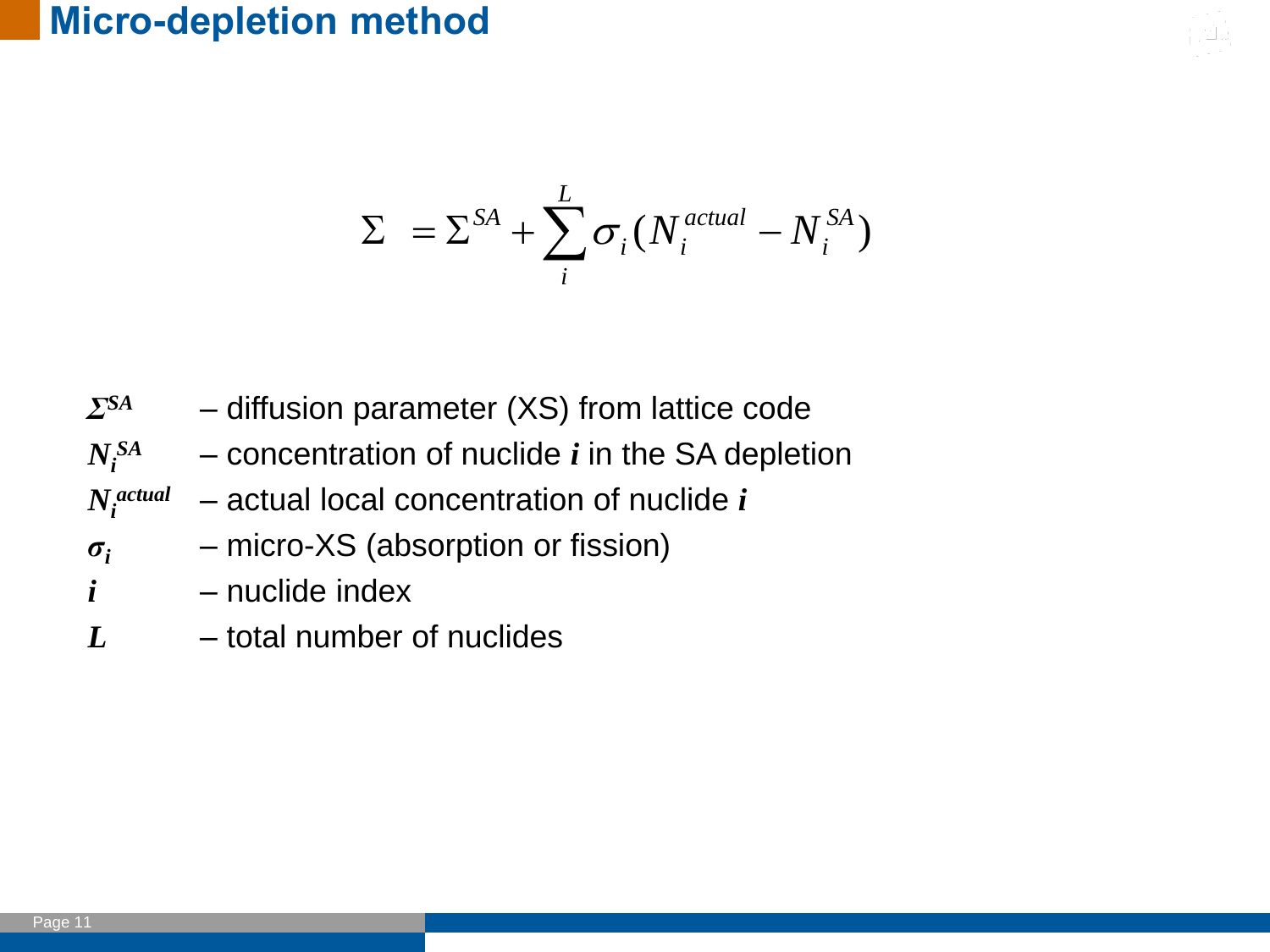#### **Micro-depletion method**

$$
\Sigma = \Sigma^{SA} + \sum_{i}^{L} \sigma_i (N_i^{actual} - N_i^{SA})
$$

- In DYN3D only for Xe and Sm
- In some other codes (SIMULATE, ANC, etc.) up to 50 nuclides
	- simplified and linearized chains
- **New depletion solver in DYN3D** 
	- transmutation matrix solved by CRAM
	- full nuclide content (~1100 nuclides)

$$
N(t) = \exp\left[M(\phi, T)(t - t_0)\right] \times N(t_0)
$$
  
cro-depletion correction in DYN3D  
- about 300 nuclides have cross sections

- **Micro-depletion correction in DYN3D** 
	-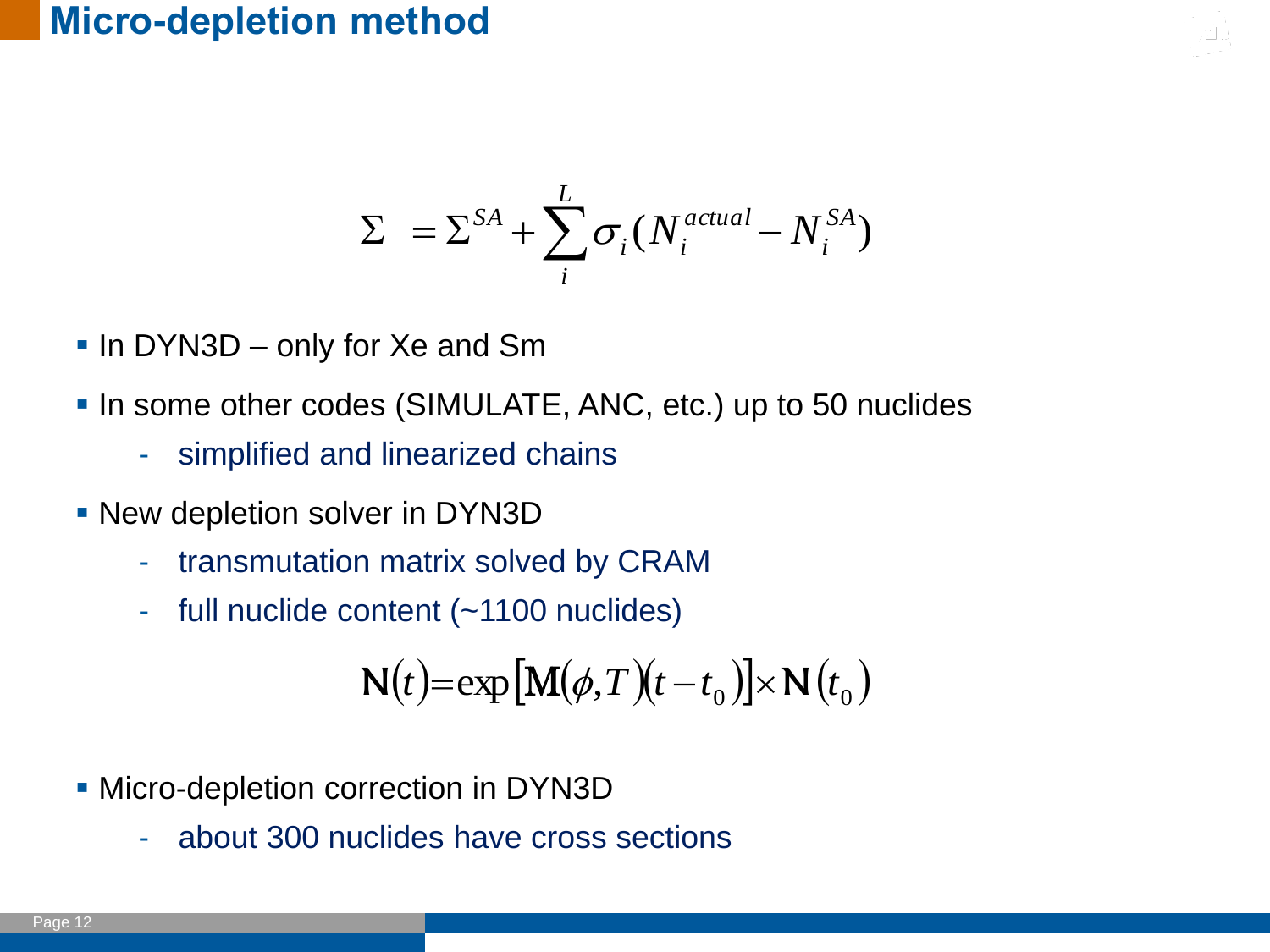## **4-years outage simulation**



Micro-depletion reduces error to <50 pcm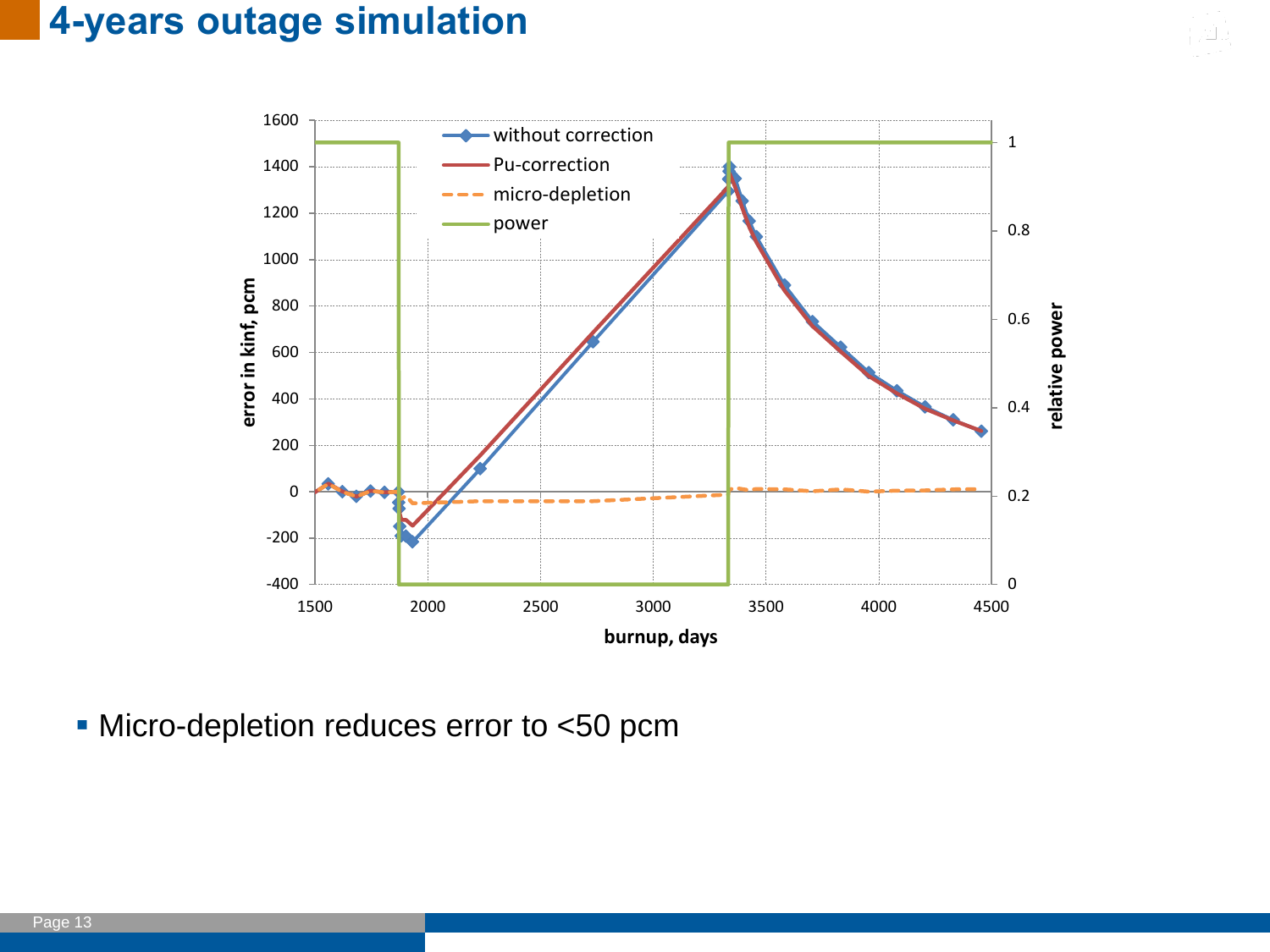## **Moderator density effect**



- Without correction error is >11000 pcm
- Micro-depletion reduces error to ~600 pcm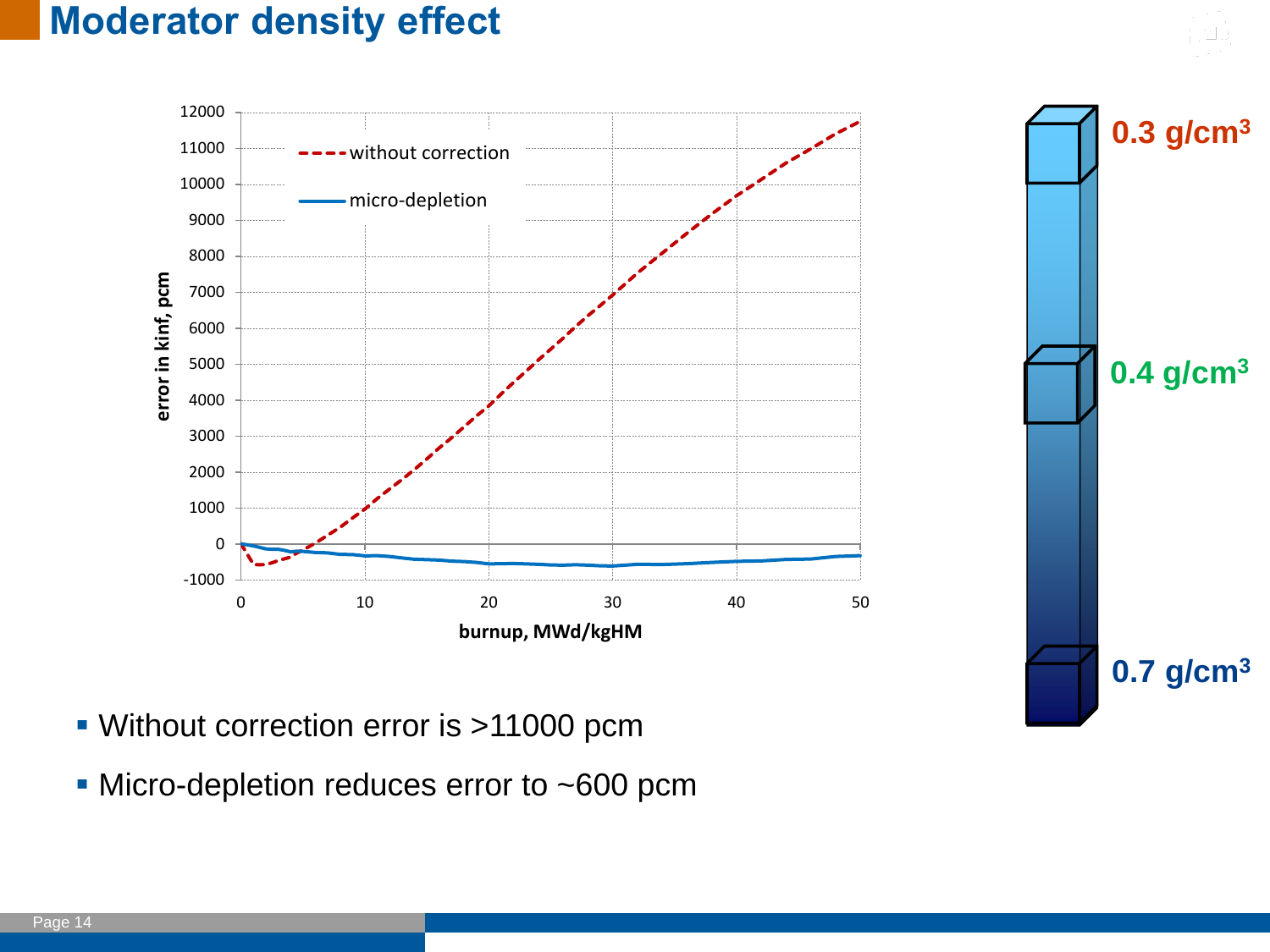## **Scattering matrix and microscopic cross sections**



- **Only absorption and fission XS are corrected by micro-depletion**
- Scattering matrix and micro-XS should be corrected too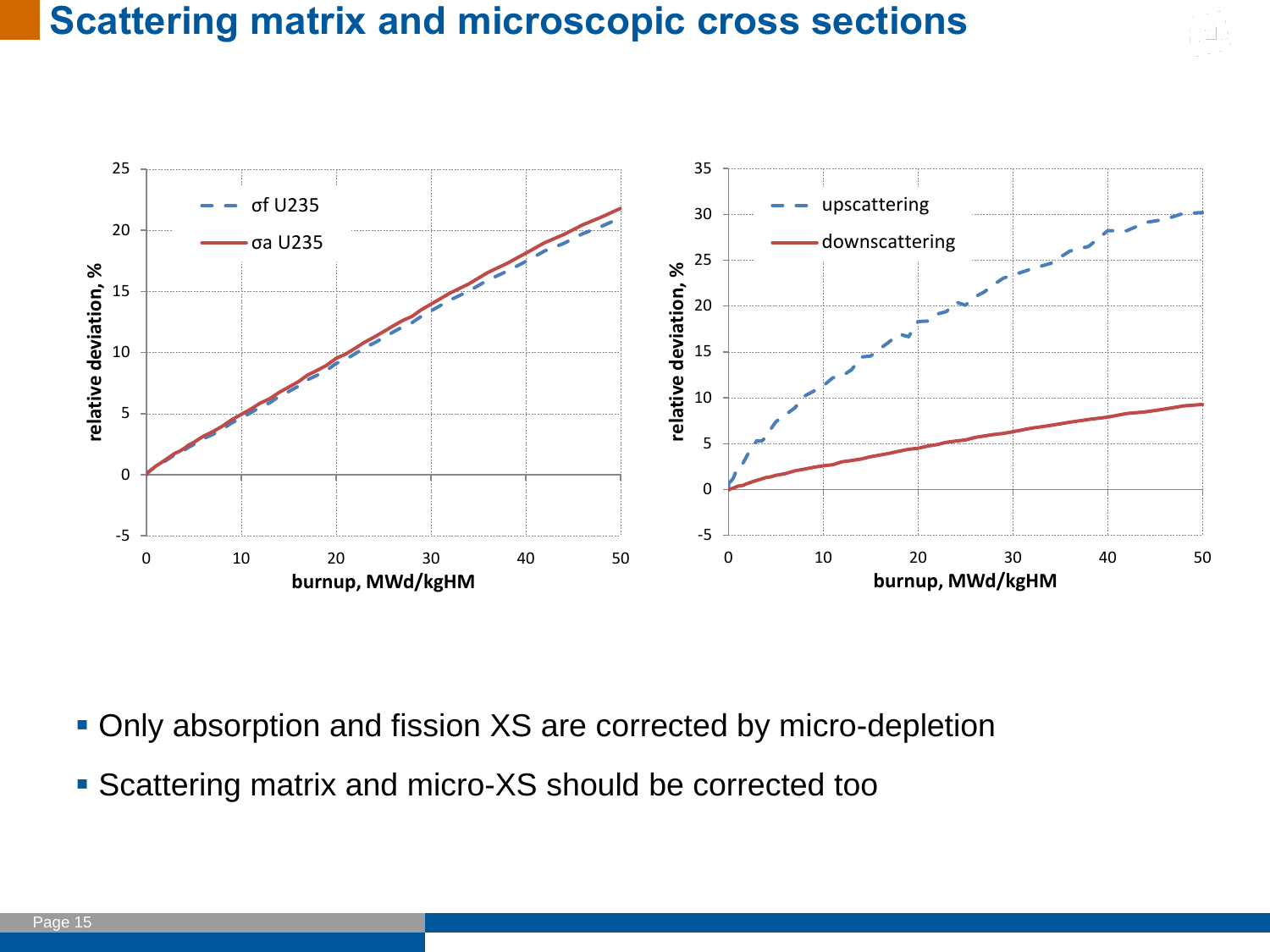## **Hybrid micro-depletion method**

$$
\sigma^{corrected} = \sigma^{SA} \cdot \left[ 1 + k \left( \frac{N_{fissile}^{actual}}{N_{fissile}^{SA}} - 1 \right) \right]
$$

- **Correction of micro-XS**
- Correction of macro-XS (scattering, diffusion, etc.)
- **Sum of fissile nuclides** 
	- $-$  U233 + U235 + Pu239 + Pu241
- **Hybrid micro-depletion:**

$$
\Sigma = \Sigma^{SA} + \sum_{i}^{L} (\sigma_i^{corrected} N_i^{actual} - \sigma_i^{SA} N_i^{SA})
$$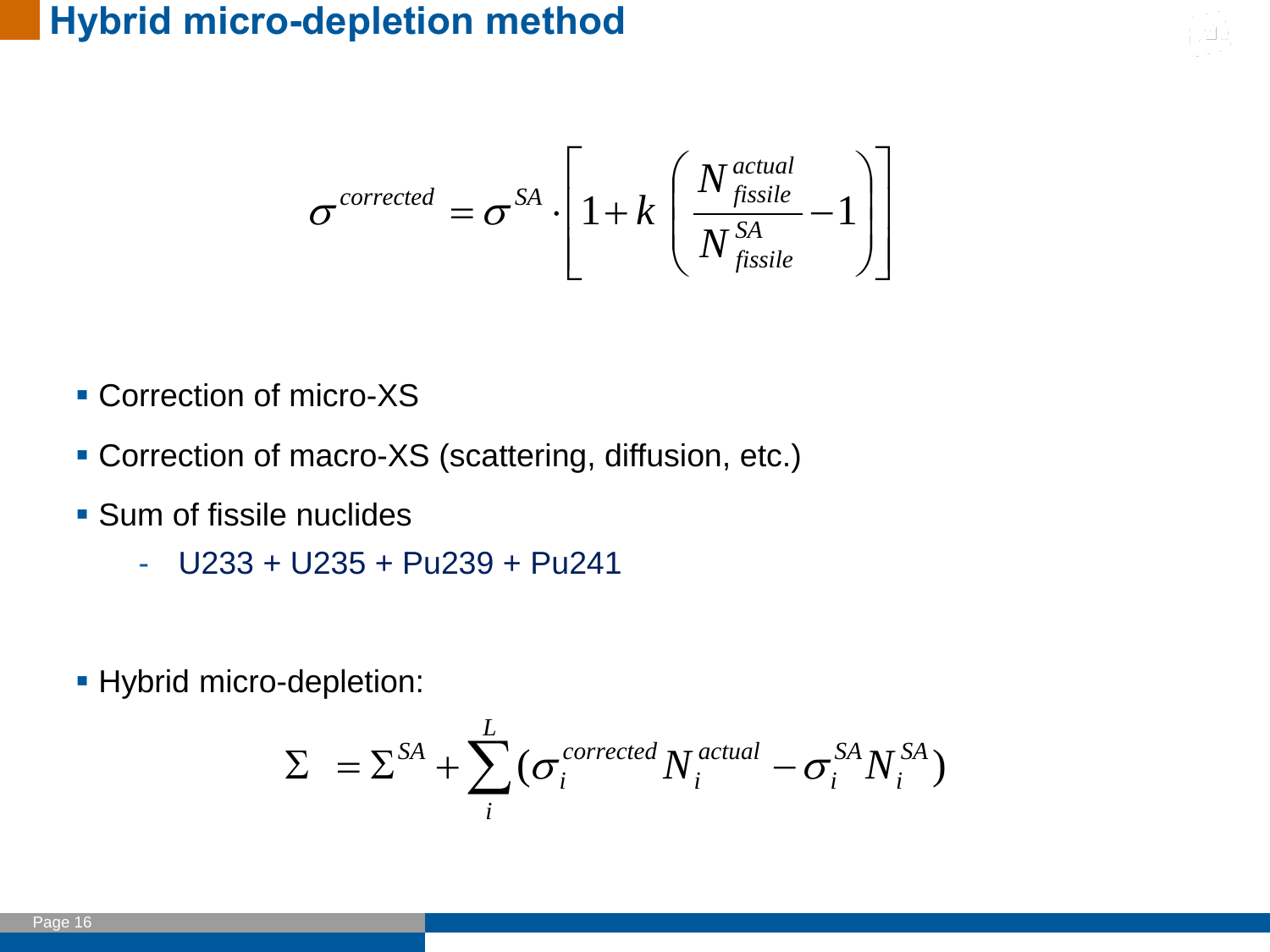### **Hybrid micro-depletion method**



- U233 + U235 + Pu239 + Pu241
- **Hybrid micro-depletion:**

$$
\Sigma = \Sigma^{SA} + \sum_{i}^{L} (\sigma_i^{corrected} N_i^{actual} - \sigma_i^{SA} N_i^{SA})
$$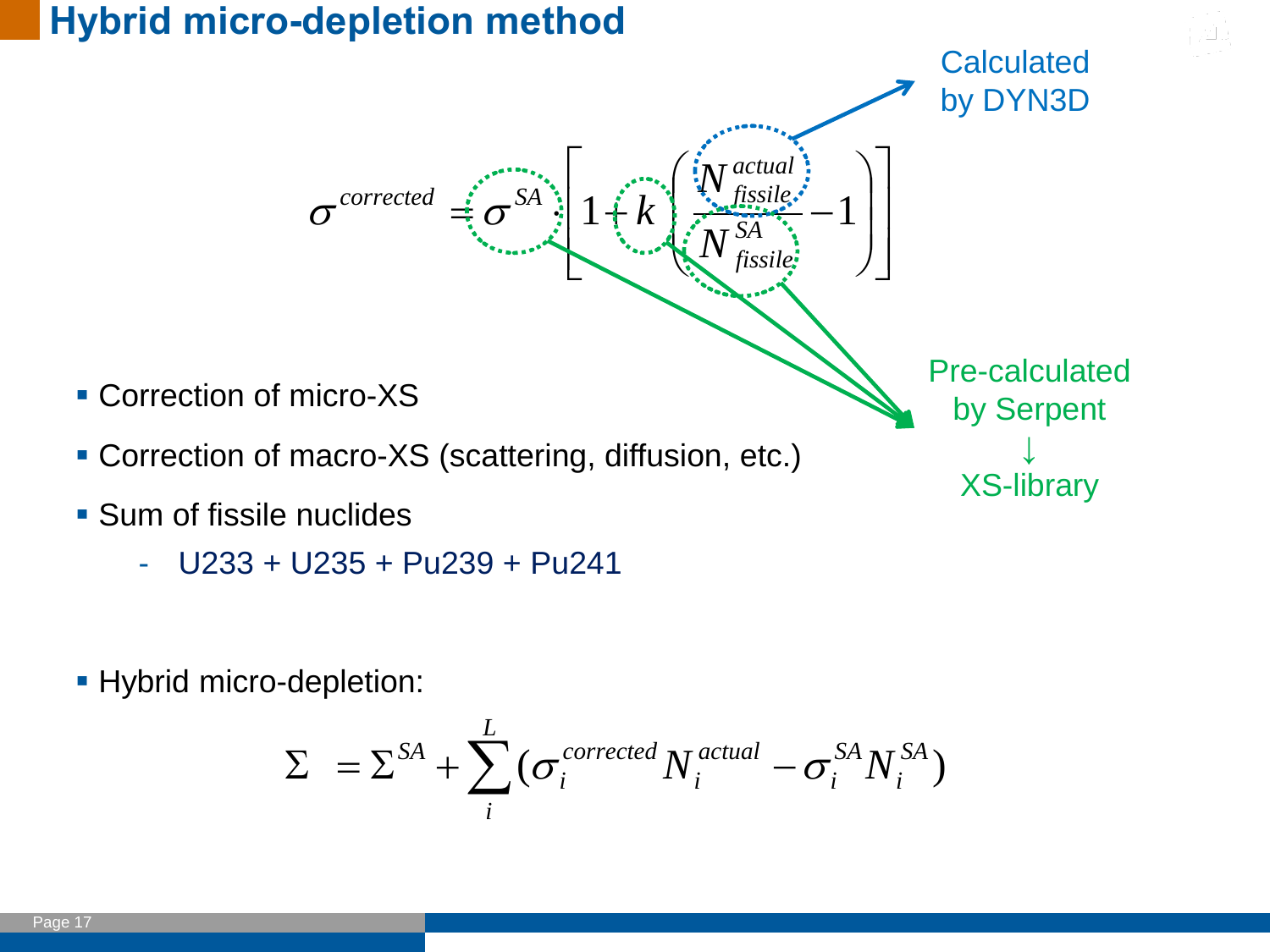## **Hybrid micro-depletion method**



- **Correction of both micro-XS and scattering matrix**
- **Hybrid micro-depletion reduces error <50 pcm**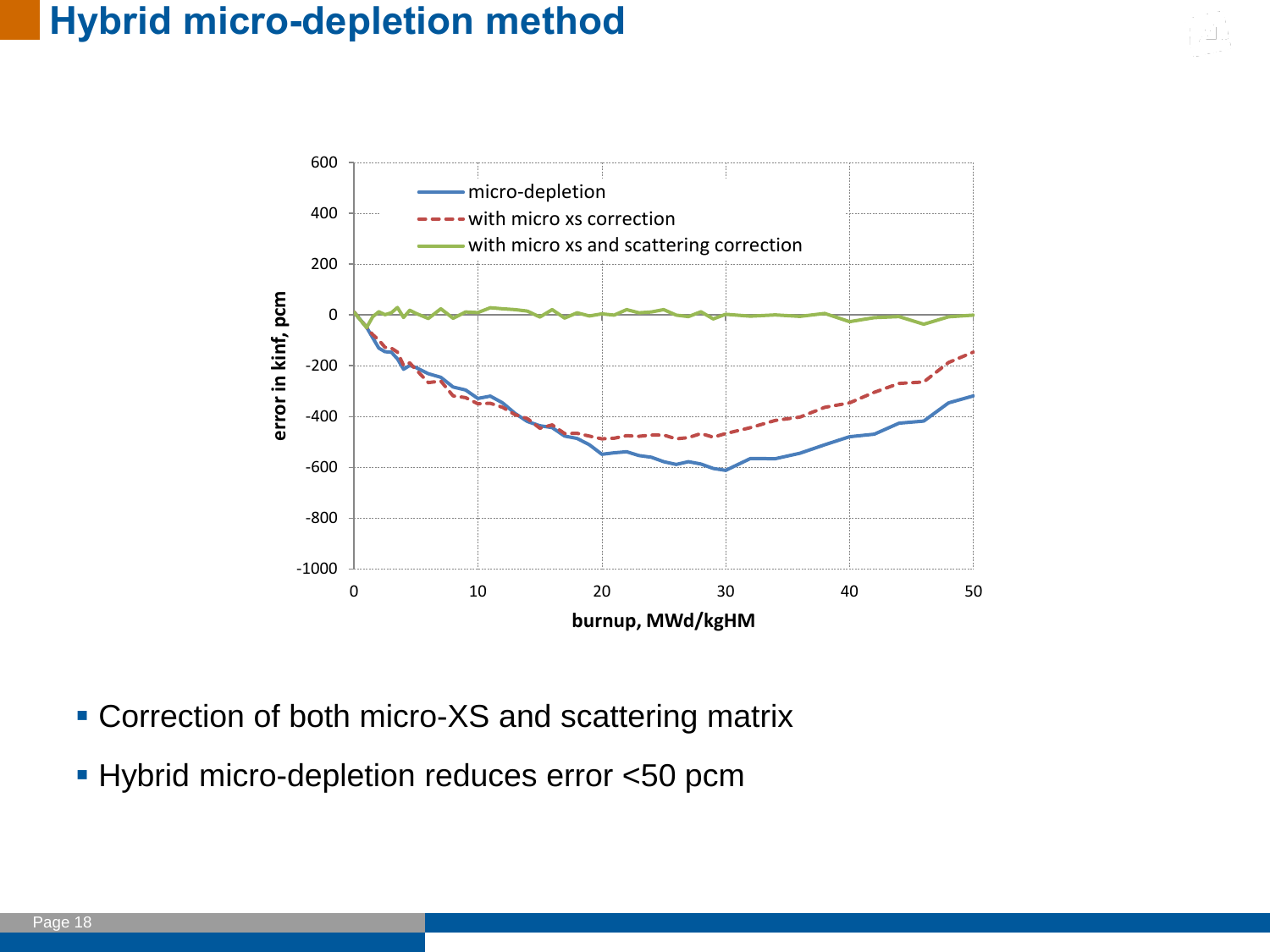#### **How many nuclides?**

$$
\Sigma = \Sigma^{SA} + \sum_{i}^{L} (\sigma_i^{corrected} N_i^{actual} - \sigma_i^{SA} N_i^{SA})
$$



- **Nuclides are sorted by their contribution**
- *L* is reduced consequently
- **Only 50-80 nuclides actually influence results**
-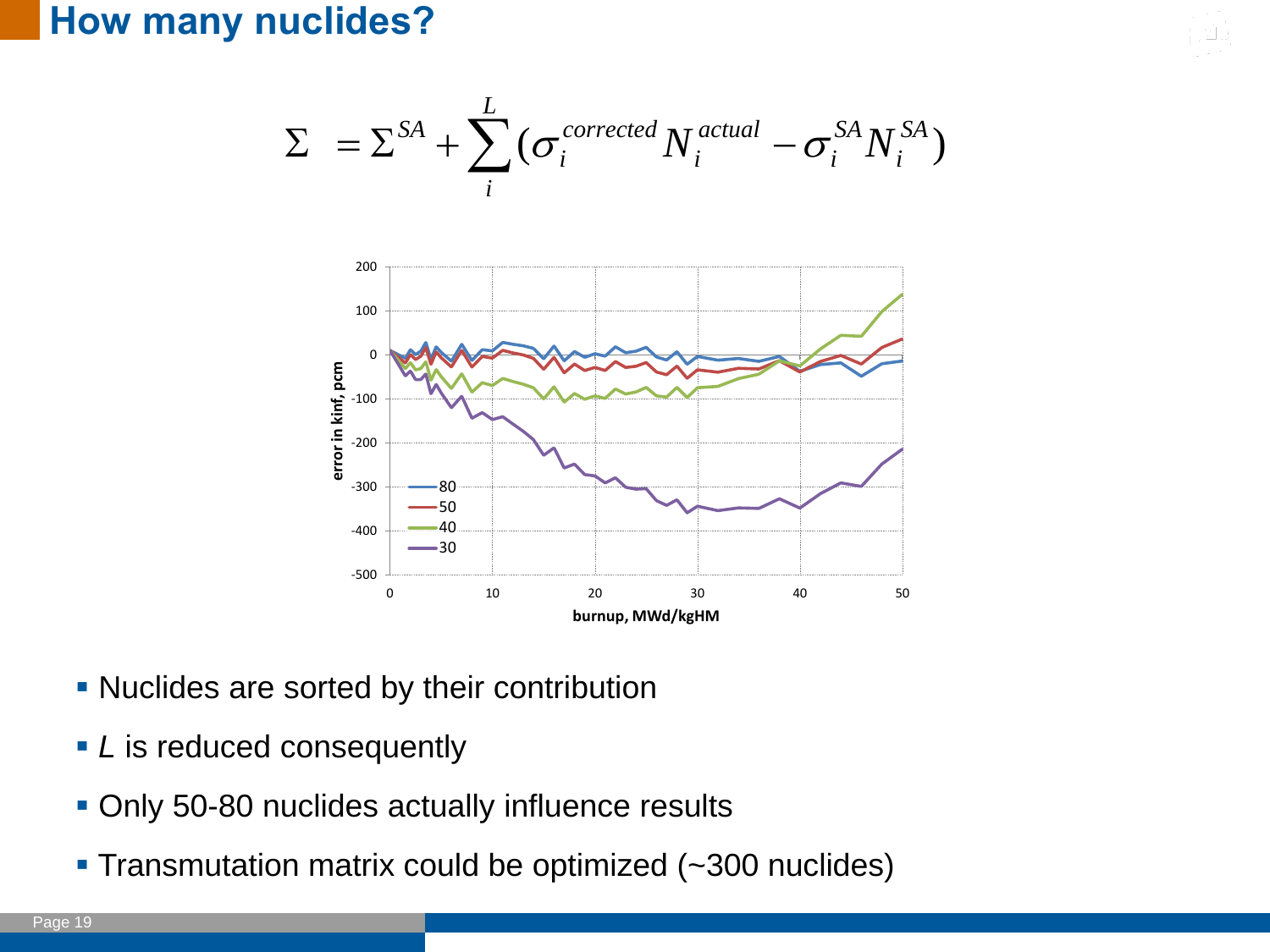### **Hybrid micro-depletion method – BWR UOX**

-1000 -900 -800 -700 -600 -500 -400 -300 -200 -100  $\Omega$ 100 0 10 20 30 40 50 **error in kinf, pcm burnup, MWd/kgHM** hybrid micro depletion without correction



fuel temperature 1200 K water density 500 kg/m<sup>3</sup>with 3-year outage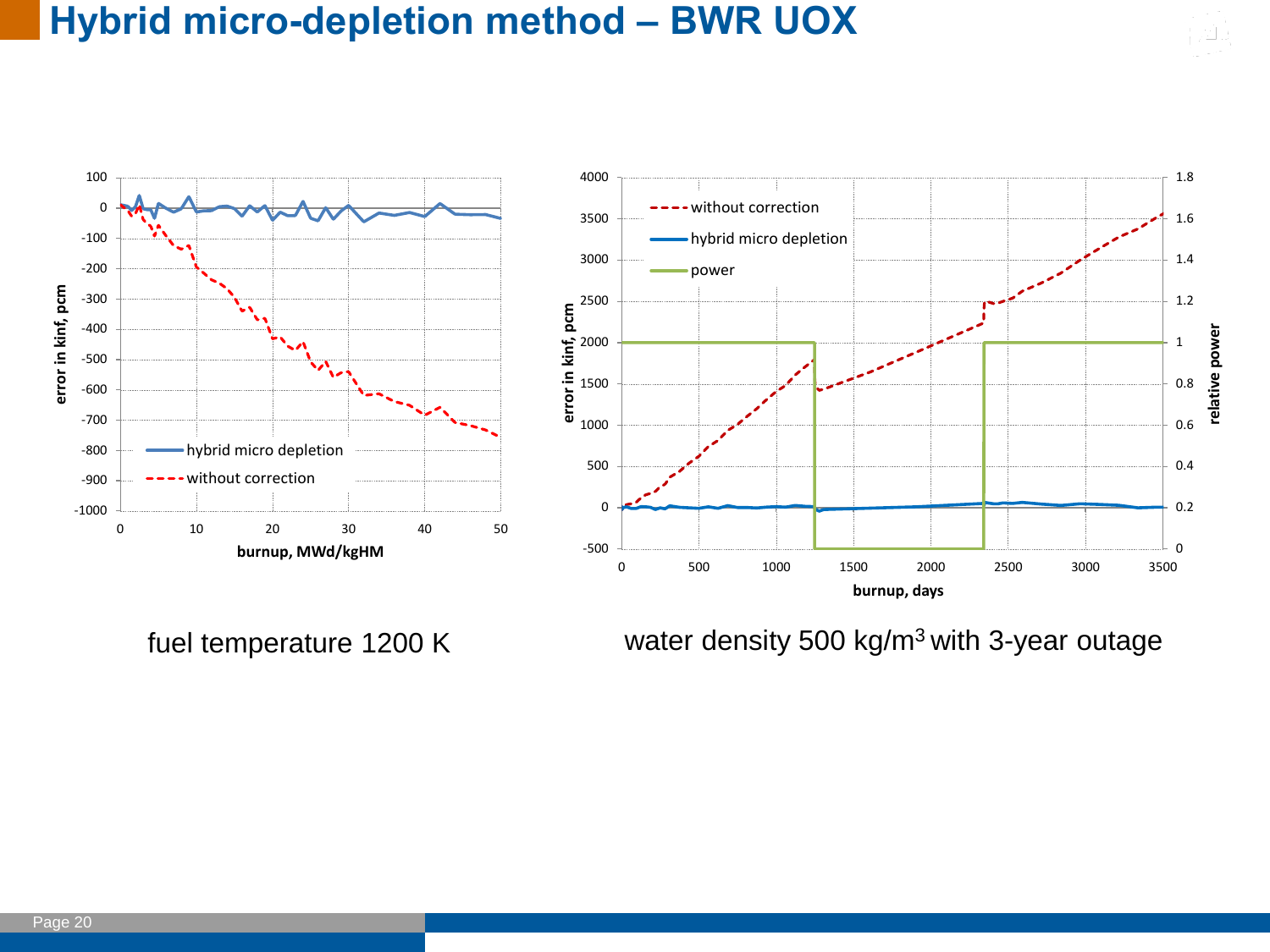#### **Hybrid micro-depletion verification – PWR MOX**

-700 -600 -500 -400 -300 -200 -100 0 100 0 10 20 30 40 50 **error in kinf, pcm burnup, MWd/kgHM** hybrid micro depletion without correction



boron concentraion 500 ppm power variation with 4-year outage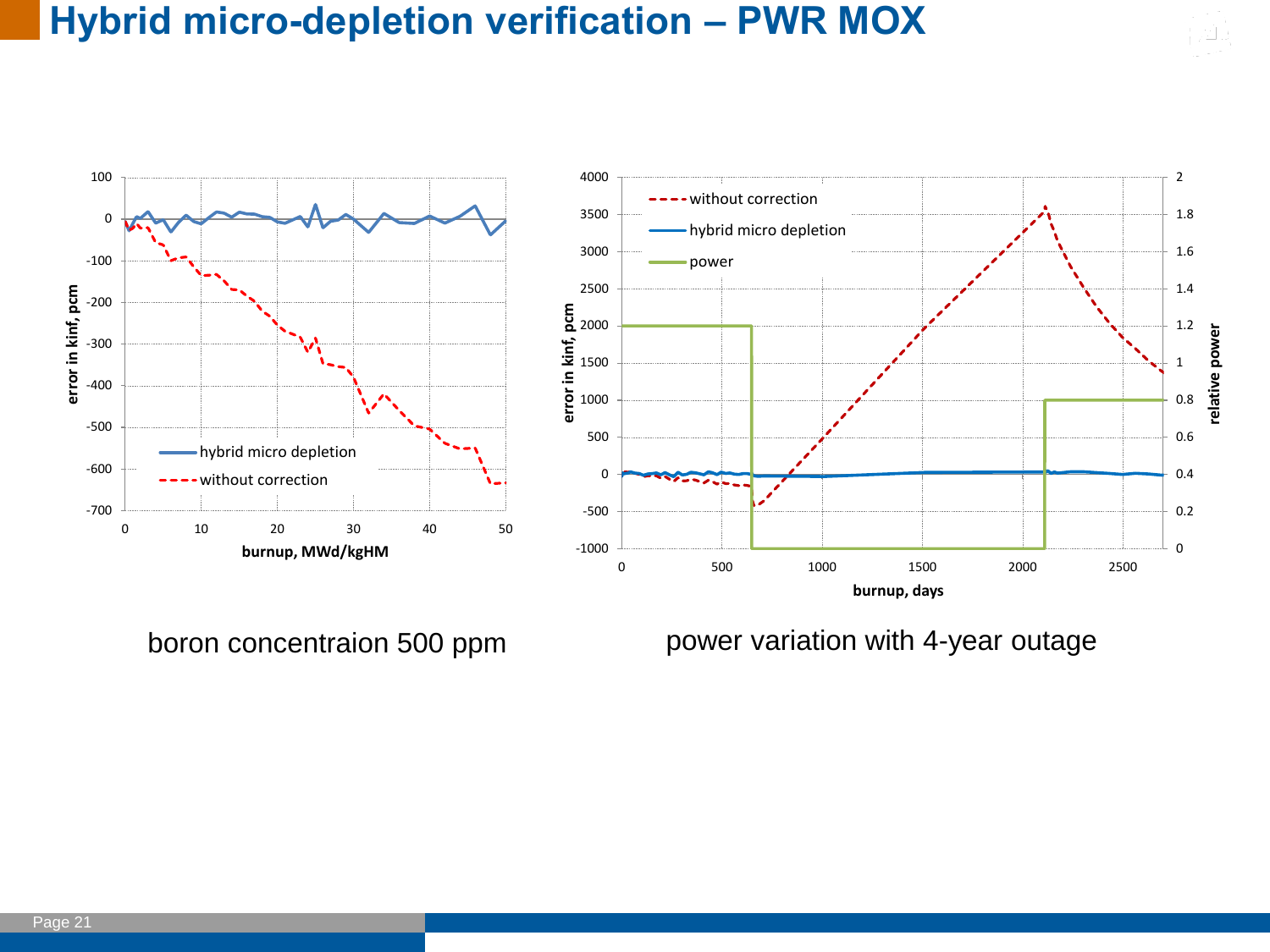# **Summary**

- Main advantages of the new hybrid micro-depletion:
	- fast and flexible depletion solver
	- correction of micro-XS and other macro-XS
- **Test cases demonstrate very good results** 
	- various history effects
	- various fuels
- **In Issues with micro-XS from Serpent:** 
	- detectors are slow
	- homogenization of micro-XS
	- output of fission yields
- **Future work:** 
	- transmutation matrix optimization
	- test on realistic cases
	- decay heat calculation